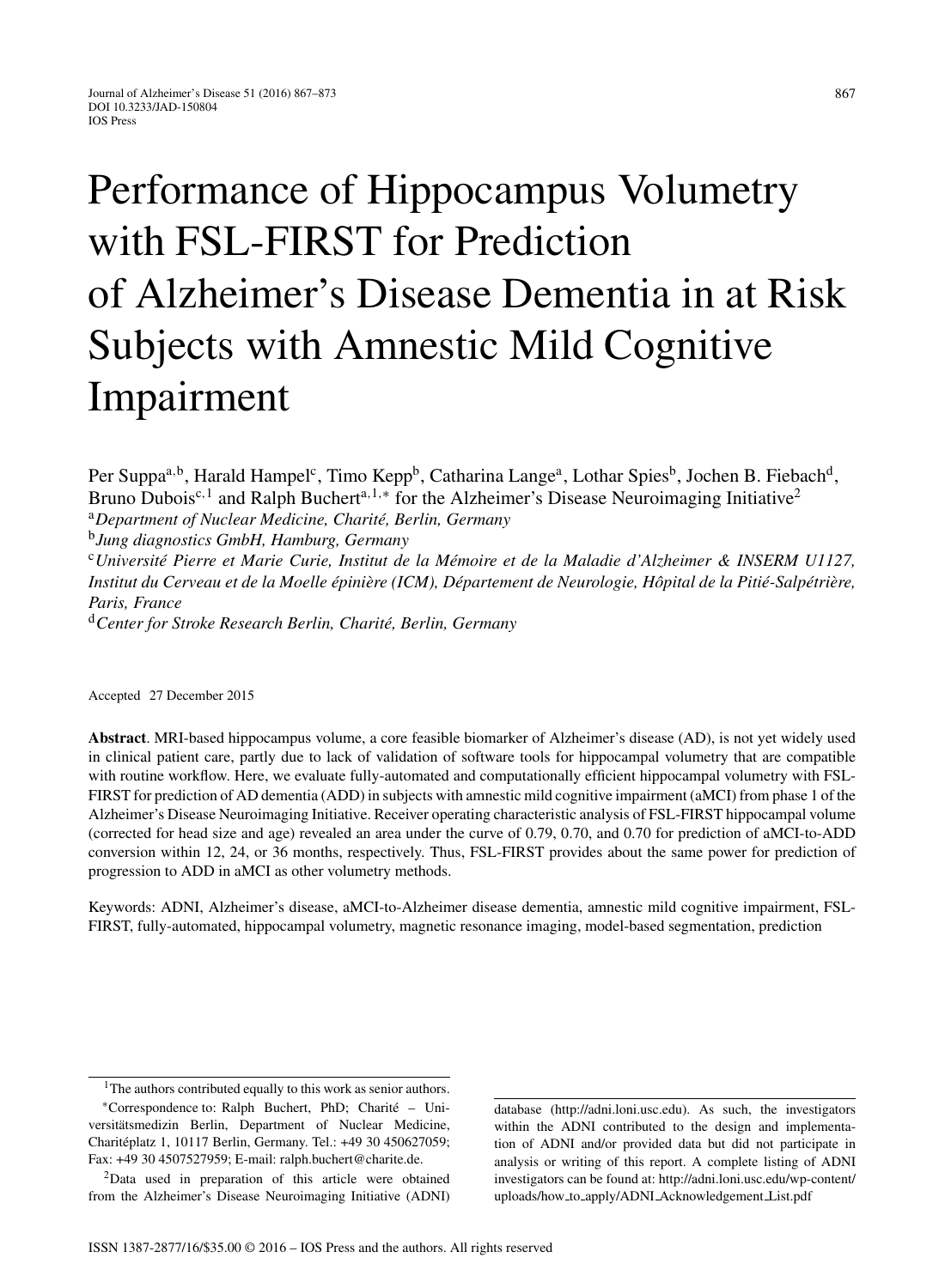#### **INTRODUCTION**

Various expert groups including the National Institute on Aging – Alzheimer's Association (NIA-AA) working group [1], the International Working Group (IWG) [2–4], and the European Federation of the Neurological Societies (EFNS) task force [5] recommend the use of magnetic resonance imaging (MRI)-based hippocampus volume as biomarker for neurodegeneration to complement symptom-based criteria for improved prognostic accuracy in amnestic mild cognitive impairment (aMCI).

Manual segmentation of the hippocampus by an expert is considered the gold standard for hippocampus volumetry. However, manual segmentation is time consuming and therefore hardly compatible with routine workflow in the typical diagnosis setting with high patient throughput. In contrast, fullyautomated and computationally efficient software tools do provide the potential to translate hippocampus volumetry into clinical routine. There are several commercial and non-commercial software tools for hippocampus volumetry available, some of which have been evaluated by the European Medicines Agency (EMA) in a process of qualification of hippocampus volume as an imaging biomarker for enrichment of clinical trials in predementia stages of Alzheimer's disease (AD) [6]. Despite considerable methodological differences, all of the tested tools provided about the same power for prediction of conversion to AD dementia (ADD) in MCI subjects from the Alzheimer's Disease Neuroimaging Initiative (ADNI) [6]. Our group [7, 8] recently proposed a processing pipeline for fullyautomated hippocampus volumetry based on the Statistical Parametric Mapping (SPM) software package (version 8, Wellcome Trust Centre for Neuroimaging, London, UK) [9]. The SPM software is freely available and well documented open source. The prognostic accuracy of the SPM8 processing pipeline in ADNI aMCI subjects was in very good agreement with the EMA results [8]. However, the SPM8 processing pipeline uses (global) stereotactical normalization into template space and a predefined standard hippocampus atlas mask to delineate the hippocampus in template space. The hippocampus mask selected for this application is rather large, in order to account for residual anatomical variability after stereotactical normalization. As a consequence, hippocampus volume estimated by the SPM8 pipeline is considerably larger than hippocampus volume from manual segmentation according to the harmonized

protocol proposed recently [10]. This is a limitation of the atlas-based SPM8 approach.

The aim of the present study was to evaluate the performance of another freely available software tool, FSL-FIRST, which was developed for anatomical segmentation of subcortical structures including the hippocampus [11]. FSL-FIRST deploys model-based segmentation for accurate anatomical delineation of the hippocampus (detailed description of the method in [11]). Hippocampus volumetry with FSL-FIRST was performed in exactly the same ADNI subjects that had been included in the evaluation of the SPM8 processing pipeline [8]. This allows direct head-tohead comparison of FSL-FIRST and SPM8.

#### **MATERIAL AND METHODS**

#### *ADNI subjects*

MRI data used in this study were obtained from the Alzheimer's Disease Neuroimaging Initiative (ADNI) database [\(http://adni.loni.usc.edu\)](http://adni.loni.usc.edu). The ADNI was launched in 2003 as a public private partnership, led by Principal Investigator Michael W. Weiner, MD. The primary goal of ADNI has been to test whether serial MRI, positron emission tomography, other biological markers, and clinical and neuropsychological assessment can be combined to measure the progression of MCI and early AD.

In brief, 198 aMCIs from phase 1 of the ADNI were included:95ADNIaMCIswhohadconvertedtoADD within a period of 36 months (32 after 12 months, 43 between 12 and 24 months, and 20 between 24 and 36 months), and 103 ADNI aMCIs who had remained stable over 36 months. In addition, 137 ADNI normals with 1.5T screening MRI were included as controls. All of them had been documented as normal throughout a period of 36 months after baseline clinical examination. No subjects were excluded based on poor image quality. A more detailed description of eligibility criteria and the characteristics of the included cohorts is given in [8].

Two 3D T1-weighted magnetization prepared rapid gradient echo (3D-MPRAGE) images had been acquired in the same imaging session (back-toback scans). We consistently selected the first scan to mimic clinical routine in which there is usually only a single scan available. All images were downloaded as "unpreprocessed" (no gradwarp, B1 non-uniformity or N3 correction, see [http://adni.loni.](http://adni.loni.usc.edu/methods/mri-analysis/mri-pre-processing/) [usc.edu/methods/mri-analysis/mri-pre-processing/\)](http://adni.loni.usc.edu/methods/mri-analysis/mri-pre-processing/).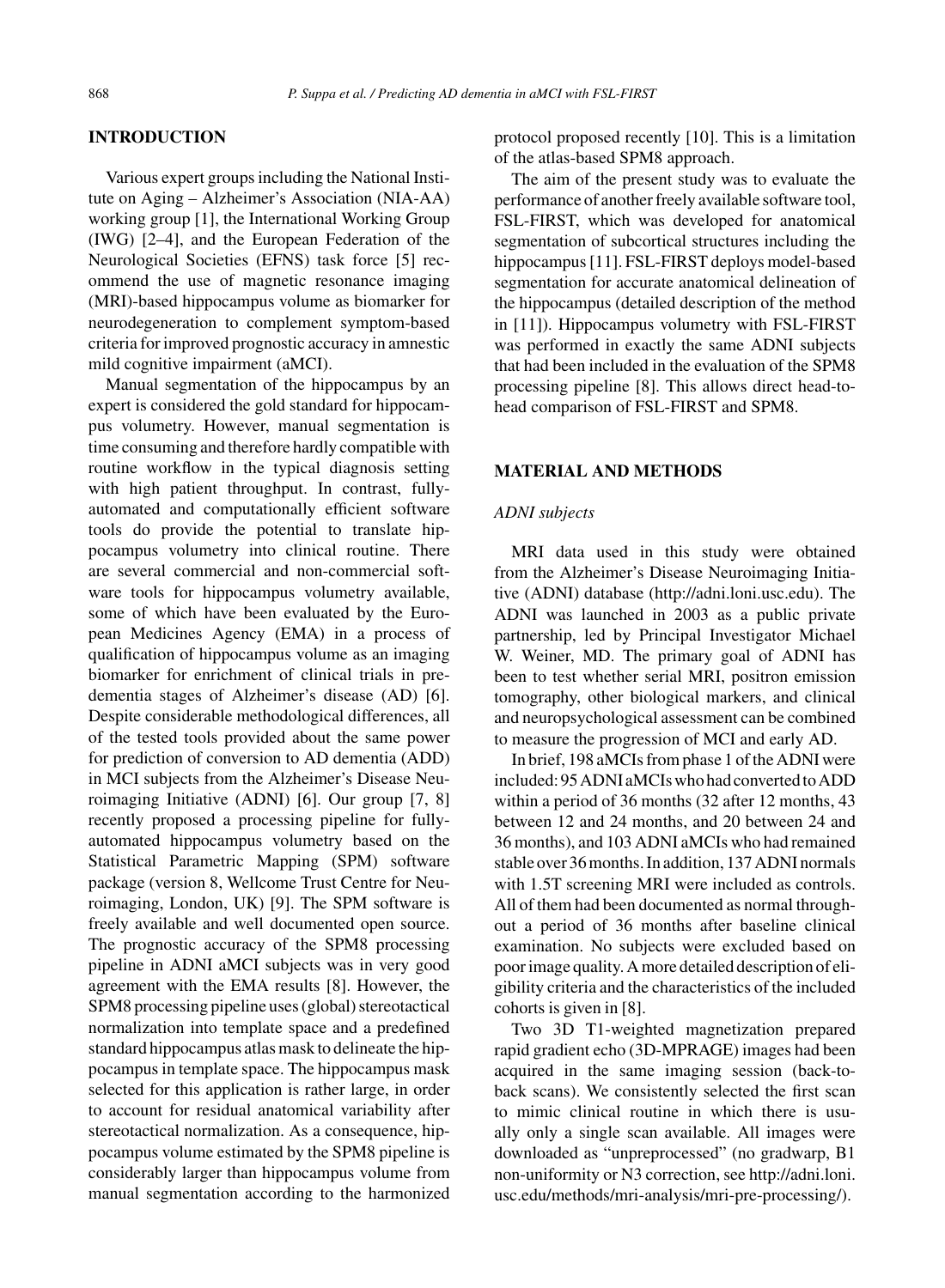#### *Hippocampal volumetry*

In preparation of the application of FSL-FIRST, all 3D-MPRAGE images were transformed into a common coordinate system. SPM8 rigid-body co-registration to a whole brain template [12] in the Montreal Neurological Institute (MNI) space was used for this preprocessing step. Then, hippocampus segmentation was performed using the FIRST module from the FMRIB's Software Library (FSL; version 5.0; [http://fsl.fmrib.ox.ac.uk/fsl\)](http://fsl.fmrib.ox.ac.uk/fsl). The run first all routine was applied with slight modification to enable a larger search region and a normalized mutual information cost function as described in [13]. The total hippocampus volume (FIRST-HV) was obtained by summing hippocampus volume in left and right hemisphere.

FSL-FIRST uses a hippocampus model comprising shape and intensity information. The model has been derived from 336 T1-weighted MRIs in which the hippocampus was delineated manually. These MRIs were registered globally to MNI space (affine 12 parameter registration). A second, local registration was restricted to subcortical structures. The variation in shape and intensity is modeled by a multivariate Gaussian distribution. A detailed description of the method is given in [11].

#### *Short-term test-retest stability*

Short-term test-retest stability of hippocampus volumetry by FSL-FIRST was assessed by using the repeat MPRAGE scan from the baseline imaging session of the 198 ADNI-aMCI subjects. The difference between the two FIRST-HV estimates was characterized by the signed difference  $[m] = v1 - v2$  and by the relative signed difference  $[\%] = 200 * (v1 - v2) /$  $(v1 + v2)$ , where v1 and v2 denote FIRST-HV from the first and from the repeat MPRAGE scan within the baseline imaging session. Analysis of variance (ANOVA) was used to test the mean of the signed difference and the mean of the relative signed difference for a group effect (difference between the 4 aMCI subgroups). The Levene test was used to test the variance of the two measures for a group effect.

# *Validation against semi-automated segmentation ground truth*

FIRST-HV values were correlated with hippocampus volume obtained by a semi-automated method (HV-SNT, Medtronic Surgical Navigation Technologies, Louisville, CO) which has been shown to provide excellent agreement with manual tracing of the hippocampus [14]. HV-SNT values were available for download from the ADNI homepage for 134 of the 198 ADNI aMCIs  $(n = 68$  stable aMCIs).

## *Correction for total intracranial volume and age*

For each individual subject, FIRST-HV (from the first baseline MPRAGE scan) was adjusted to mean total intracranial volume (TIV, 1450 ml) and mean age (75.8 years) in the control group based on bilinear regression of FIRST-HV with TIV and age as independent variables in the control group [8]. The adjusted total hippocampus volume is denoted as FIRST-HVad.

The SPM8-based HV toolbox [7] was used for TIV estimation, although the FSL software provides possibilities to obtain the TIV, for example by using the Brain Extraction Tool (BET) with corrections as described in [15], and the use of different software tools in general means an additional effort for the user. The rationale for using the SPM8-based HV toolbox for TIV estimation was to simplify the comparison with TIV- and age-adjusted hippocampus volume from the SPM8 processing pipeline (avoid additional variability by different TIV estimates) [8]. The HV toolbox is freely available from the SPM website at <http://www.fil.ion.ucl.ac.uk/spm/ext/#HV>.

#### *ROC analysis*

Receiver operating characteristic (ROC) analysis was used to evaluate the power of FIRST-HVad for differentiation between the ADNI aMCI-to-ADD converters and the stable ADNI aMCIs. The area (AUC) under the ROC curve was used as performance measure. The open source R package pROC was deployed for ROC analysis [16].

Cut-off values for estimation of prognostic accuracy were obtained by Youden's method. Accuracy measures were cross-validated to correct for overfitting by using 100 repeats of 20-fold cross-validation [8].

## **RESULTS**

Delineation of the hippocampi by FSL-FIRST worked properly (according to visual inspection) in all subjects except one normal control. This subject was excluded from the bilinear regression of FIRST-HV in the control group (regression coefficients were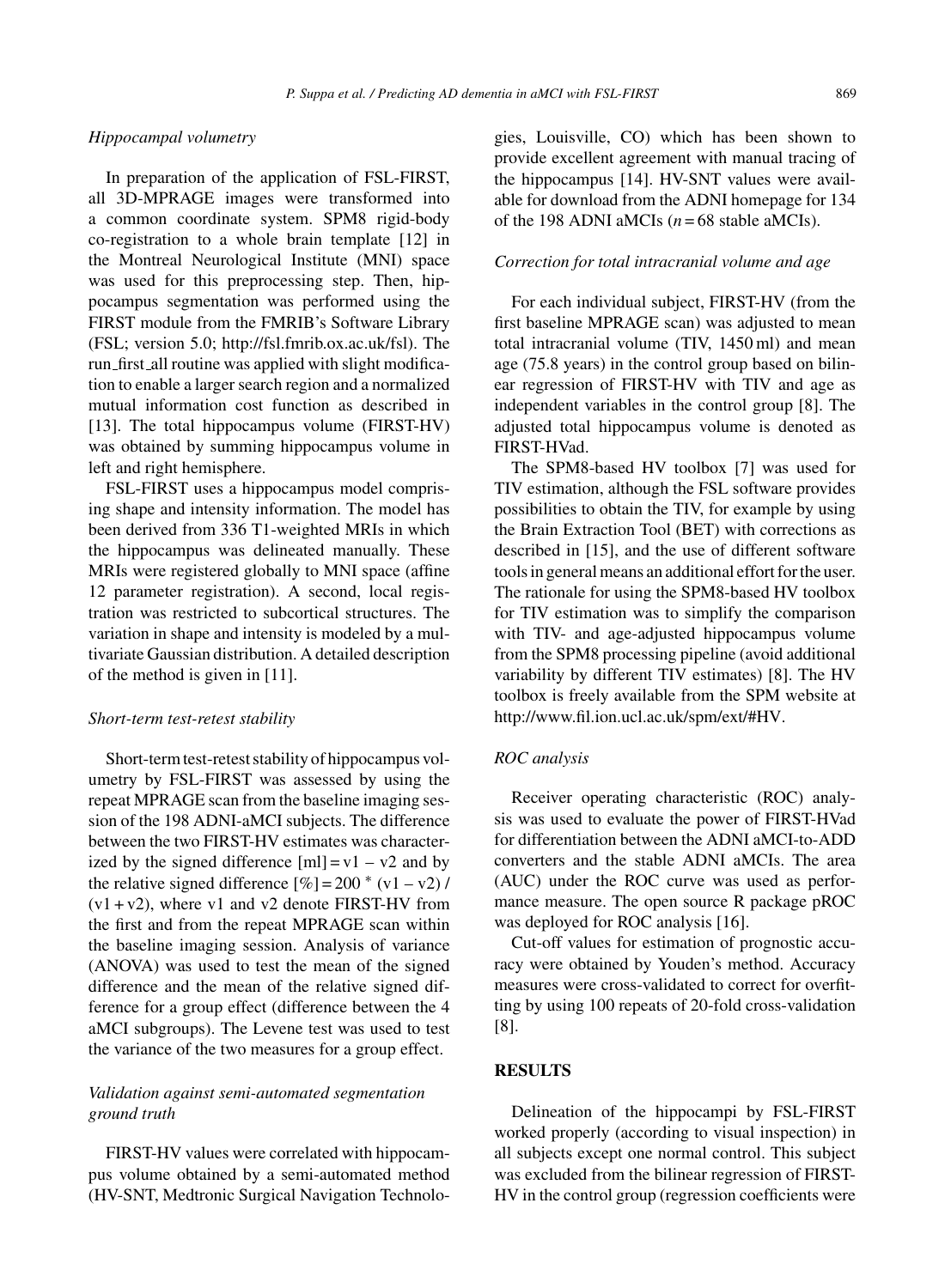0.0013 ml/ml and –0.0561 ml/year for TIV and age, respectively).

Total processing time including SPM8-based preprocessing (coregistration and TIV estimation) was approximately 15 min per scan on a standard 2.67 GHz CPU with 8 MB cache.

The results on short-term test-retest stability of FIRST-HV are given in Table 1. One stable aMCI subject had to be excluded from this analysis because FSL registration failed for the repeat scan. Test-retest variability did not differ between the aMCI subgroups: neither the mean nor the variance of signed difference or relative signed difference showed a significant group effect (ANOVA/Levene *p* = 0.713/0.290 and 0.743/0.078 for signed difference and relative signed difference, respectively).

FIRST-HV showed a strong correlation with the semi-automated HV-SNT method (Pearson's correlation coefficient =  $0.86$ ,  $p < 2.2$  e-16).

ROC curves for FIRST-HVad are shown in Fig. 1. Maximum AUC of 0.79 was achieved for identification of ADNI aMCIs who converted to ADD within

#### Table 1

Signed difference and relative signed difference of (uncorrected) FIRST-HV between the first MPRAGE scan and the repeat MPRAGE scan in the same imaging session (mean  $\pm$  standard deviation). The distribution (mean, standard deviation) was not significantly different between the four aMCI subgroups, neither of the signed difference nor of the relative signed difference

|                          | n   | Signed           | Relative signed                  |
|--------------------------|-----|------------------|----------------------------------|
|                          |     |                  | difference [ml] difference $[%]$ |
| stable aMCI subjects     | 102 | $-0.02 \pm 0.18$ | $-0.27 \pm 2.65$                 |
| aMCI-to-ADD converters   | 32  | $0.02 \pm 0.22$  | $0.32 + 4.11$                    |
| within 12 months         |     |                  |                                  |
| aMCI-to-ADD converters   | 43  | $-0.01 \pm 0.17$ | $-0.22 \pm 2.83$                 |
| between 12 and 24 months |     |                  |                                  |
| aMCI-to-ADD converters   | 20  | $0.01 \pm 0.24$  | $0.30 \pm 4.45$                  |
| between 24 and 36 months |     |                  |                                  |
| all aMCI subjects        | 197 | $-0.01 \pm 0.19$ | $-0.11 \pm 3.16$                 |

12 months. There was a trend to lower AUCs for detection of ADNI aMCIs who converted within 24  $(AUC = 0.70)$  or 36 months  $(AUC = 0.70)$ . Details are given in Table 2.

#### **DISCUSSION**

Objective of the present study was to qualify the freely available software tool FSL-FIRST for the prediction of aMCI-to-ADD conversion based on hippocampus volume.

For this purpose, we first assessed the short-term test-retest stability of FIRST-HV, the total bilat-



Fig. 1. ROC curve of TIV- and age-corrected total hippocampal volume (FIRST-HVad) for discrimination between ADNI aMCI stable subjects and ADNI aMCI subjects who converted to ADD within 12 (continuous line,  $AUC = 0.79$ ), 24 (broken line, AUC = 0.70), and 36 months (dotted line,  $AUC = 0.70$ ).

|--|--|

Area (AUC) under the ROC curve, cut-off value determined by the maximum Youden index, and accuracy measures for prediction of aMCI-to-ADD conversion within 12, 24 or 36 months by hippocampal volume corrected for TIV and age (FIRST-HVad). All accuracy measures were cross-validated. Standard deviation is given in round brackets, 95% confidence interval in square brackets

| Interval<br>[months] |                         |                   |                         |                         |                         |                         |                         |
|----------------------|-------------------------|-------------------|-------------------------|-------------------------|-------------------------|-------------------------|-------------------------|
|                      | AUC-                    | $Cut-off$<br>[ml] | Accuracy                | Sensitivity             | Specificity             | <b>PPV</b>              | <b>NPV</b>              |
| 12                   | 0.79<br>$[0.71 - 0.87]$ | 6.16<br>(0.01)    | 0.72<br>$[0.65 - 0.78]$ | 0.75<br>$[0.68 - 0.80]$ | 0.71<br>$[0.64 - 0.77]$ | 0.44<br>$[0.38 - 0.52]$ | 0.90<br>$[0.85 - 0.94]$ |
| 24                   | 0.70                    | 6.58              | 0.61                    | 0.64                    | 0.58                    | 0.53                    | 0.69                    |
| 36                   | $[0.63 - 0.78]$<br>0.70 | (0.03)<br>6.33    | $[0.55 - 0.67]$<br>0.65 | $[0.58 - 0.70]$<br>0.61 | $[0.52 - 0.64]$<br>0.68 | $[0.47 - 0.59]$<br>0.64 | $[0.63 - 0.74]$<br>0.65 |
|                      | $[0.63 - 0.77]$         | (0.01)            | $[0.59 - 0.70]$         | $[0.55 - 0.66]$         | $[0.62 - 0.73]$         | $[0.58 - 0.69]$         | $[0.60 - 0.71]$         |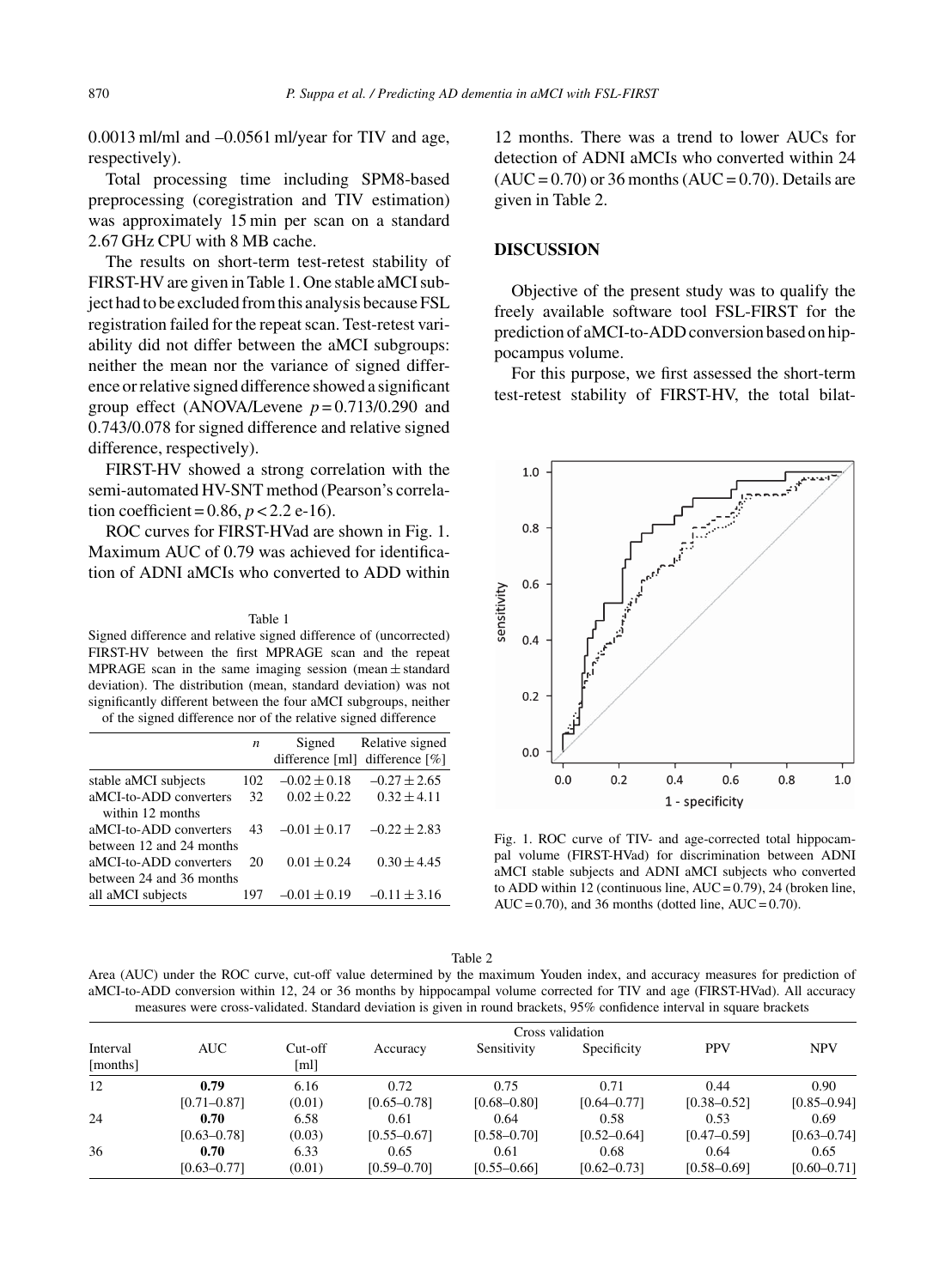eral hippocampus volume estimated by FSL-FIRST. Signed difference and relative signed difference of FIRST-HV from the two back-to-back MPRAGE scans of the ADNI baseline imaging session were both very small (Table 1), demonstrating very high testretest stability of FIRST-HV. The actual estimates of the hippocampus volume (FIRST-HV) were used for the test-retest analysis rather than hippocampus volume corrected for TIV and age (FIRST-HVad) in order to avoid additional variability due to test-retest variability of SPM8-based TIV estimates. FSL-FIRST was applied to exactly the same ADNI aMCI subjects that had previously been included in the evaluation of an SPM8-based processing pipeline [8]. Although both methods are quite distinct methodologically, the predictive accuracy in these subjects was about the same (AUC of FSL-FIRST / SPM8 was 0.79 / 0.78, 0.70 / 0.72, and 0.70 / 0.71 for prediction of aMCIto-ADD conversion within 12, 24 and 36 months, respectively). The performance of FSL-FIRST is also in good agreement with the performance of other tools evaluated in ADNI MCI subjects. In the EMA study, for example, AUC for prediction of MCI-to-ADD conversion within 24 months ranged from 0.69–0.74 [6]. This suggests that the method used for quantitative estimation of the hippocampus volume has only a small impact on its predictive power. A possible explanation of this might be an intrinsic limitation of the hippocampus volume as prognostic marker in aMCI, that is, an upper threshold for its accuracy considerably below 100%, which also the best volumetry cannot surpass.

FIRST-HV showed high correlation with the semiautomated HV-SNT values which in turn have been shown to provide excellent agreement with manual tracing of the hippocampus [14]. The correlation with HV-SNT was considerably stronger for FSL-FIRST than for the SPM8 processing pipeline (Pearson's correlation coefficient =  $0.86$  versus  $0.72$  [8]). This indicates that the model-based FSL-FIRST method indeed achieves more accurate delineation of the individual hippocampus in MPRAGE images than the atlas-based SPM8 approach. However, it should be noted that other methods for fully-automatic hippocampus volumetry might provide even higher agreement with manual delineation. For example, Wolz and co-workers reported very high intraclass correlation between the learning embeddings for atlas propagation (LEAP) method and manual delineation (two-way mixed single measures intraclass correlation coefficient ICC(3, 1) =  $0.898$ ) [17].

Ahdidan and colleagues, using another multi-atlas method for fully-automated hippocampus volumetry, found very high spatial agreement with manual hippocampal segmentation as measured by the Dice Similarity Coefficient (0.87 on average) [18].

Hippocampus segmentation by FSL-FIRST clearly failed in only one out of 335 subjects. This demonstrates the robustness of the method, which is an important prerequisite for use in everyday clinical routine. However, it is important to note that this robustness was achieved only after some minor modifications of the original FSL-FIRST pipeline, namely (i) rigid-body transformation of each individual MRI into template space prior to application of FSL-FIRST and (ii) spatial extension of FSL-FIRST's hippocampus search space as has been suggested previously [19].

#### **CONCLUSION**

Hippocampus volumetry with FSL-FIRST provides about the same performance for prediction of aMCI-to-ADD conversion as other tools. This qualifies FSL-FIRST to be added to the list of freely available hippocampus volumetry tools for use in clinical routine. Compared to the atlas-based SPM8 approach, model-based FSL-FIRST provides more accurate anatomical delineation of the hippocampus and, therefore, more accurate estimates.

### **ACKNOWLEDGMENTS**

The authors L.S., J.B.F., and R.B. were supported by the European Regional Development Fund of the European Union (reference 10153407, 10153462, 10153463). P.S., T.K., and L.S. are employees of jung diagnostics GmbH.

H.H. is supported by the AXA Research Fund, the Fondation Université Pierre et Marie Curie and the Fondation pour la Recherche sur Alzheimer, Paris, France. The research leading to these results has received funding from the program "Investissements d'avenir" ANR-10-IAIHU-06.

Data collection and sharing for this project was funded by the Alzheimer's Disease Neuroimaging Initiative (ADNI) (National Institutes of Health Grant U01 AG024904) and DOD ADNI (Department of Defense award number W81XWH 12-2-0012). ADNI is funded by the National Institute on Aging, the National Institute of Biomedical Imaging and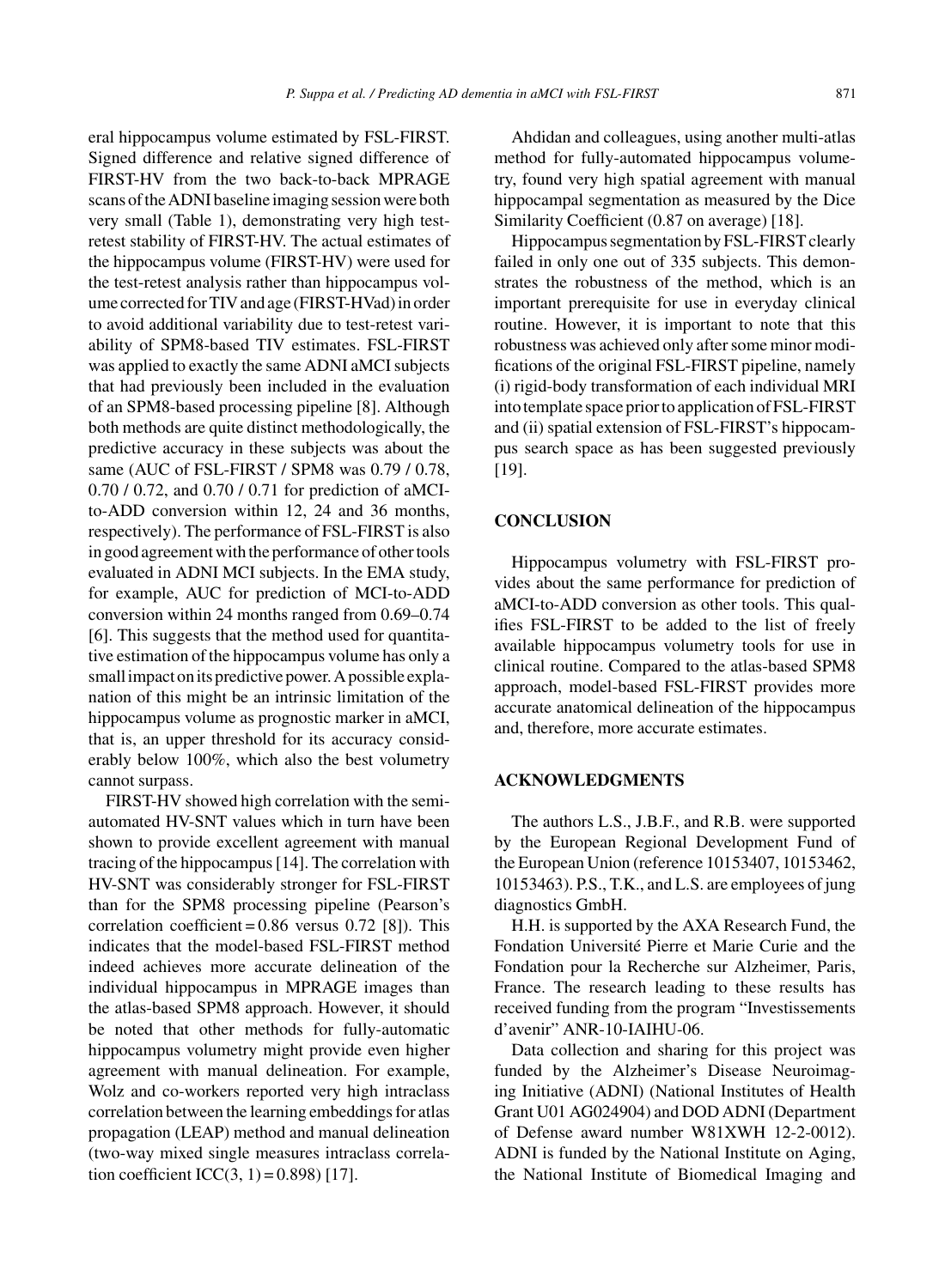Bioengineering, and through generous contributions from the following: AbbVie, Alzheimer's Association; Alzheimer's Drug Discovery Foundation; Araclon Biotech; BioClinica, Inc.; Biogen; Bristol-Myers Squibb Company; CereSpir, Inc.; Eisai Inc.; Elan Pharmaceuticals, Inc.; Eli Lilly and Company; EuroImmun; F. Hoffmann-La Roche Ltd and its affiliated company Genentech, Inc.; Fujirebio; GE Healthcare; IXICO Ltd.; Janssen Alzheimer Immunotherapy Research & Development, LLC.; Johnson & Johnson Pharmaceutical Research & Development LLC.; Lumosity; Lundbeck; Merck & Co., Inc.; Meso Scale Diagnostics, LLC.; NeuroRx Research; Neurotrack Technologies; Novartis Pharmaceuticals Corporation; Pfizer Inc.; Piramal Imaging; Servier; Takeda Pharmaceutical Company; and Transition Therapeutics. The Canadian Institutes of Health Research is providing funds to support ADNI clinical sites in Canada. Private sector contributions are facilitated by the Foundation for the National Institutes of Health ([http://www.fnih.org\)](http://www.fnih.org). The grantee organization is the Northern California Institute for Research and Education, and the study is coordinated by the Alzheimer's Disease Cooperative Study at the University of California, San Diego. ADNI data are disseminated by the Laboratory for Neuroimaging at the University of Southern California.

Authors' disclosures available online [\(http://j-alz.](http://j-alz.com/manuscript-disclosures/15-0804r1) [com/manuscript-disclosures/15-0804r1](http://j-alz.com/manuscript-disclosures/15-0804r1)).

# **REFERENCES**

- [1] Albert MS, DeKosky ST, Dickson D, Dubois B, Feldman HH, Fox NC, Gamst A, Holtzman DM, Jagust WJ, Petersen RC, Snyder PJ, Carrillo MC, Thies B, Phelps CH (2011) The diagnosis of mild cognitive impairment due to Alzheimer's disease: Recommendations from the National Institute on Aging-Alzheimer's Association workgroups on diagnostic guidelines for Alzheimer's disease. *Alzheimers Dement* **7**, 270-279.
- [2] Dubois B, Feldman HH, Jacova C, Cummings JL, Dekosky ST, Barberger-Gateau P, Delacourte A, Frisoni G, Fox NC, Galasko D, Gauthier S, Hampel H, Jicha GA, Meguro K, O'Brien J, Pasquier F, Robert P, Rossor M, Salloway S, Sarazin M, de Souza LC, Stern Y, Visser PJ, Scheltens P (2010) Revising the definition of Alzheimer's disease: A new lexicon. *Lancet Neurol* **9**, 1118-1127.
- [3] Dubois B, Feldman HH, Jacova C, Dekosky ST, Barberger-Gateau P, Cummings J, Delacourte A, Galasko D, Gauthier S, Jicha G, Meguro K, O'Brien J, Pasquier F, Robert P, Rossor M, Salloway S, Stern Y, Visser PJ, Scheltens P (2007) Research criteria for the diagnosis of Alzheimer's disease: Revising the NINCDS-ADRDA criteria. *Lancet Neurol* **6**, 734-746.
- [4] Dubois B, Feldman HH, Jacova C, Hampel H, Molinuevo JL, Blennow K, DeKosky ST, Gauthier S, Selkoe D, Bateman R, Cappa S, Crutch S, Engelborghs S, Frisoni GB, Fox NC, Galasko D, Habert MO, Jicha GA, Nordberg A, Pasquier F, Rabinovici G, Robert P, Rowe C, Salloway S, Sarazin M, Epelbaum S, de Souza LC, Vellas B, Visser PJ, Schneider L, Stern Y, Scheltens P, Cummings JL (2014) Advancing research diagnostic criteria for Alzheimer's disease: The IWG-2 criteria. *Lancet Neurol* **13**, 614-629.
- [5] Hort J, O'Brien JT, Gainotti G, Pirttila T, Popescu BO, Rektorova I, Sorbi S, Scheltens P, Dementia ESPo (2010) EFNS guidelines for the diagnosis and management of Alzheimer's disease. *Eur J Neurol* **17**, 1236-1248.
- [6] Hill DL, Schwarz AJ, Isaac M, Pani L, Vamvakas S, Hemmings R, Carrillo MC, Yu P, Sun J, Beckett L, Boccardi M, Brewer J, Brumfield M, Cantillon M, Cole PE, Fox N, Frisoni GB, Jack C, Kelleher T, Luo F, Novak G, Maguire P, Meibach R, Patterson P, Bain L, Sampaio C, Raunig D, Soares H, Suhy J, Wang H, Wolz R, Stephenson D (2014) Coalition Against Major Diseases/European Medicines Agency biomarker qualification of hippocampal volume for enrichment of clinical trials in predementia stages of Alzheimer's disease. *Alzheimers Dement* **10**, 421- 429 e423.
- [7] Suppa P, Anker U, Spies L, Bopp I, Ruegger-Frey B, Klaghofer R, Gocke C, Hampel H, Beck S, Buchert R (2015) Fully-automated atlas-based hippocampal volumetry for detection of Alzheimer's disease in a memory clinic setting. *J Alzheimers Dis* **44**, 183-193.
- [8] Suppa P, Hampel H, Spies L, Fiebach JB, Dubois B, Buchert R (2015) Fully-automated atlas-based hippocampus volumetry for clinical routine: Validation in subjects with mild cognitive impairment from the ADNI cohort. *J Alzheimers Dis* **46**, 199-209.
- [9] Frackowiak RSJ, Friston KJ, Frith CD, Dolan RJ, Price CJ, Zeki S, Ashburner JT, Penny WD (2004) *Human Brain Function*, Academic Press, San Diego.
- [10] Bocchetta M, Boccardi M, Ganzola R, Apostolova LG, Preboske G, Wolf D, Ferrari C, Pasqualetti P, Robitaille N, Duchesne S, Jack CR, Jr., Frisoni GB, EADC-ADNI Working Group on The Harmonized Protocol for Manual Hippocampal Segmentation and for the Alzheimer's Disease Neuroimaging Initiative (2015) Harmonized benchmark labels of the hippocampus on magnetic resonance: The EADC-ADNI project. *Alzheimers Dement* **11**, 151-160 e155.
- [11] Patenaude B, Smith SM, Kennedy DN, Jenkinson M (2011) A Bayesian model of shape and appearance for subcortical brain segmentation. *Neuroimage* **56**, 907-922.
- [12] Lemaitre H, Crivello F, Grassiot B, Alperovitch A, Tzourio C, Mazoyer B (2005) Age- and sex-related effects on the neuroanatomy of healthy elderly. *Neuroimage* **26**, 900-911.
- [13] Hibar D, Jahanshad N, Stein J, Winkler A, Toro R, Jenkinson M (2011) Enigma Consortium First Protocol. [http://enigma.loni.ucla.edu/protocols/imaging-protocols/](http://enigma.loni.ucla.edu/protocols/imaging-protocols/first-protocol) [first-protocol](http://enigma.loni.ucla.edu/protocols/imaging-protocols/first-protocol).
- [14] Hsu YY, Schuff N, Du AT, Mark K, Zhu X, Hardin D, Weiner MW (2002) Comparison of automated and manual MRI volumetry of hippocampus in normal aging and dementia. *J Magn Reson Imaging* **16**, 305-310.
- [15] Keihaninejad S, Heckemann RA, Fagiolo G, Symms MR, Hajnal JV, Hammers A, Alzheimer's Disease Neuroimaging Initiative (2010) A robust method to estimate the intracranial volume across MRI field strengths (1.5T and 3T). *Neuroimage* **50**, 1427-1437.